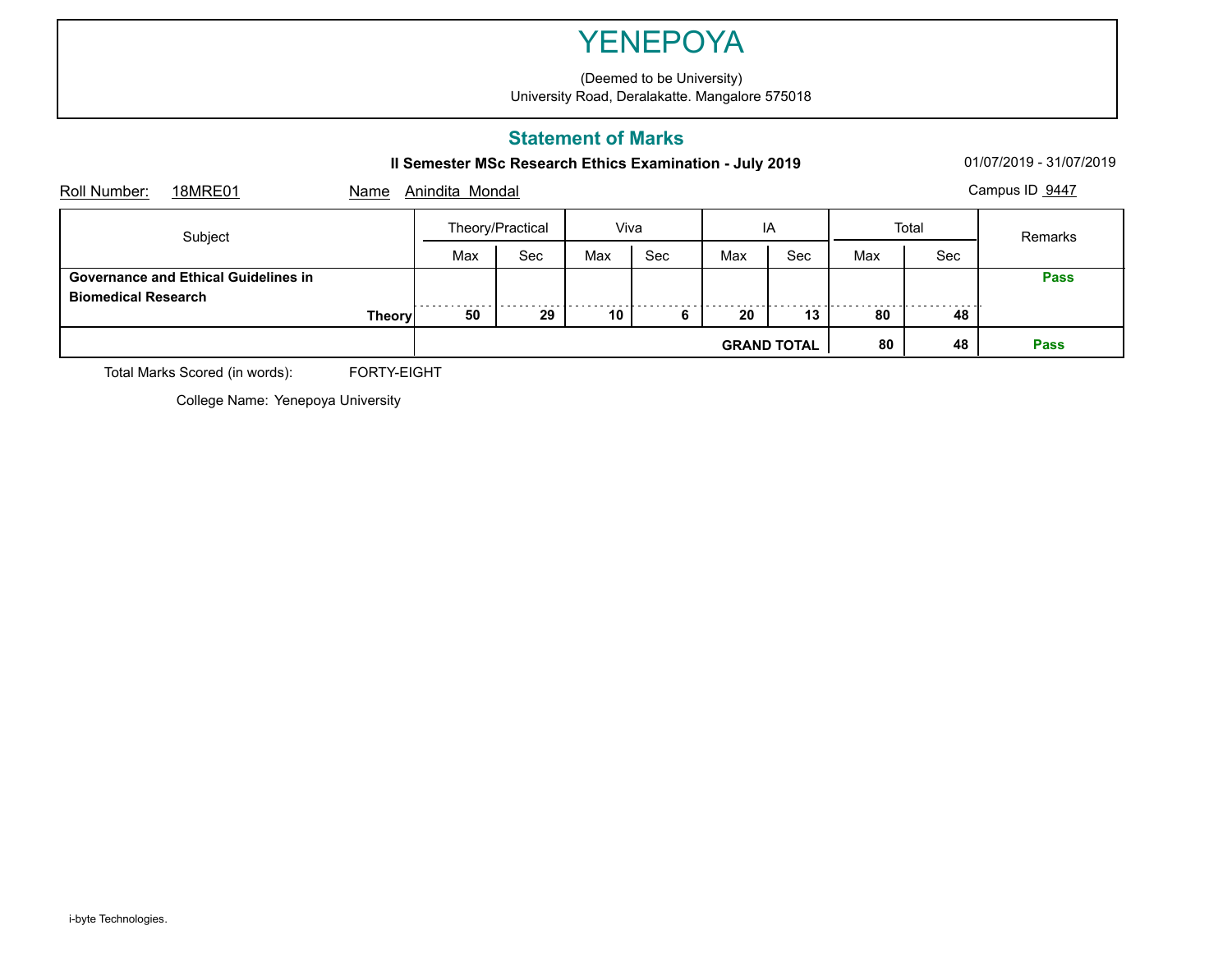(Deemed to be University) University Road, Deralakatte. Mangalore 575018

## **Statement of Marks**

**II Semester MSc Research Ethics Examination - July 2019** 01/07/2019 - 01/07/2019 - 31/07/2019

| Roll Number:               | 18MRE02                                     | Name          |                  | Campus ID 9448<br>Bedabrat Sharma |      |     |     |                    |       |     |             |  |  |
|----------------------------|---------------------------------------------|---------------|------------------|-----------------------------------|------|-----|-----|--------------------|-------|-----|-------------|--|--|
| Subject                    |                                             |               | Theory/Practical |                                   | Viva |     | IA  |                    | Total |     | Remarks     |  |  |
|                            |                                             |               | Max              | Sec                               | Max  | Sec | Max | Sec                | Max   | Sec |             |  |  |
| <b>Biomedical Research</b> | <b>Governance and Ethical Guidelines in</b> |               |                  |                                   |      |     |     |                    |       |     | <b>Pass</b> |  |  |
|                            |                                             | <b>Theory</b> | 50               | 30                                | 10   |     | 20  | 13                 | 80    | 50  |             |  |  |
|                            |                                             |               |                  |                                   |      |     |     | <b>GRAND TOTAL</b> | 80    | 50  | <b>Pass</b> |  |  |

Total Marks Scored (in words): FIFTY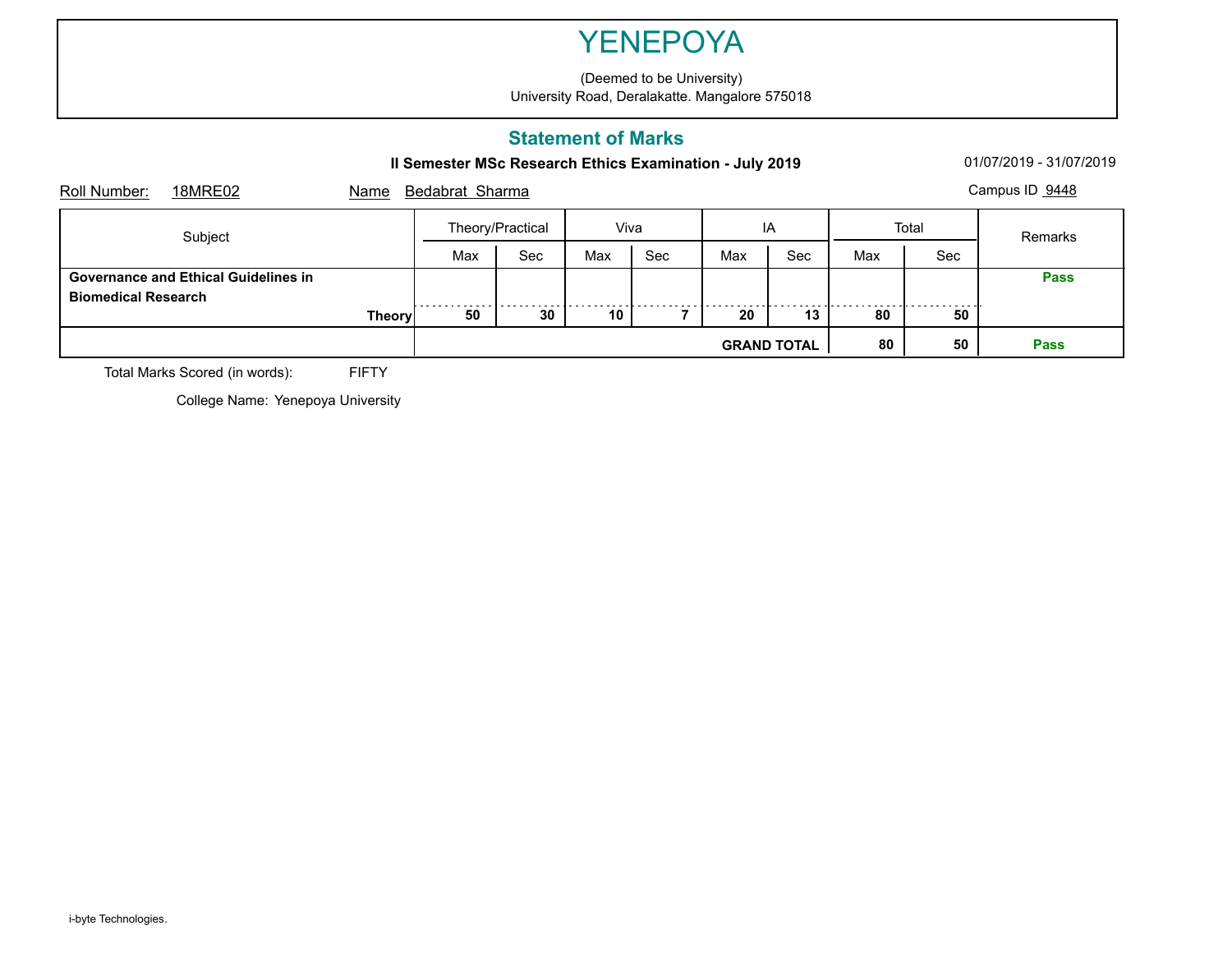(Deemed to be University) University Road, Deralakatte. Mangalore 575018

## **Statement of Marks**

**II Semester MSc Research Ethics Examination - July 2019** 01/07/2019 - 01/07/2019 - 31/07/2019

|                            |                                      |               |     |                                       |     |                |     | <b>GRAND TOTAL</b> | 80  | 58         | <b>Pass</b> |  |  |
|----------------------------|--------------------------------------|---------------|-----|---------------------------------------|-----|----------------|-----|--------------------|-----|------------|-------------|--|--|
|                            |                                      | <b>Theory</b> | 50  | 36                                    | 10  | $\bullet$<br>o | 20  | 14                 | 80  | 58         |             |  |  |
| <b>Biomedical Research</b> | Governance and Ethical Guidelines in |               |     |                                       |     |                |     |                    |     |            | <b>Pass</b> |  |  |
|                            |                                      |               | Max | Sec                                   | Max | Sec            | Max | Sec                | Max | <b>Sec</b> |             |  |  |
| Subject                    |                                      |               |     | Theory/Practical                      |     | Viva           |     | ΙA                 |     | Total      | Remarks     |  |  |
| Roll Number:               | 18MRE03                              | Name          |     | Campus ID 9449<br>Cynthia Arunachalam |     |                |     |                    |     |            |             |  |  |

Total Marks Scored (in words): FIFTY-EIGHT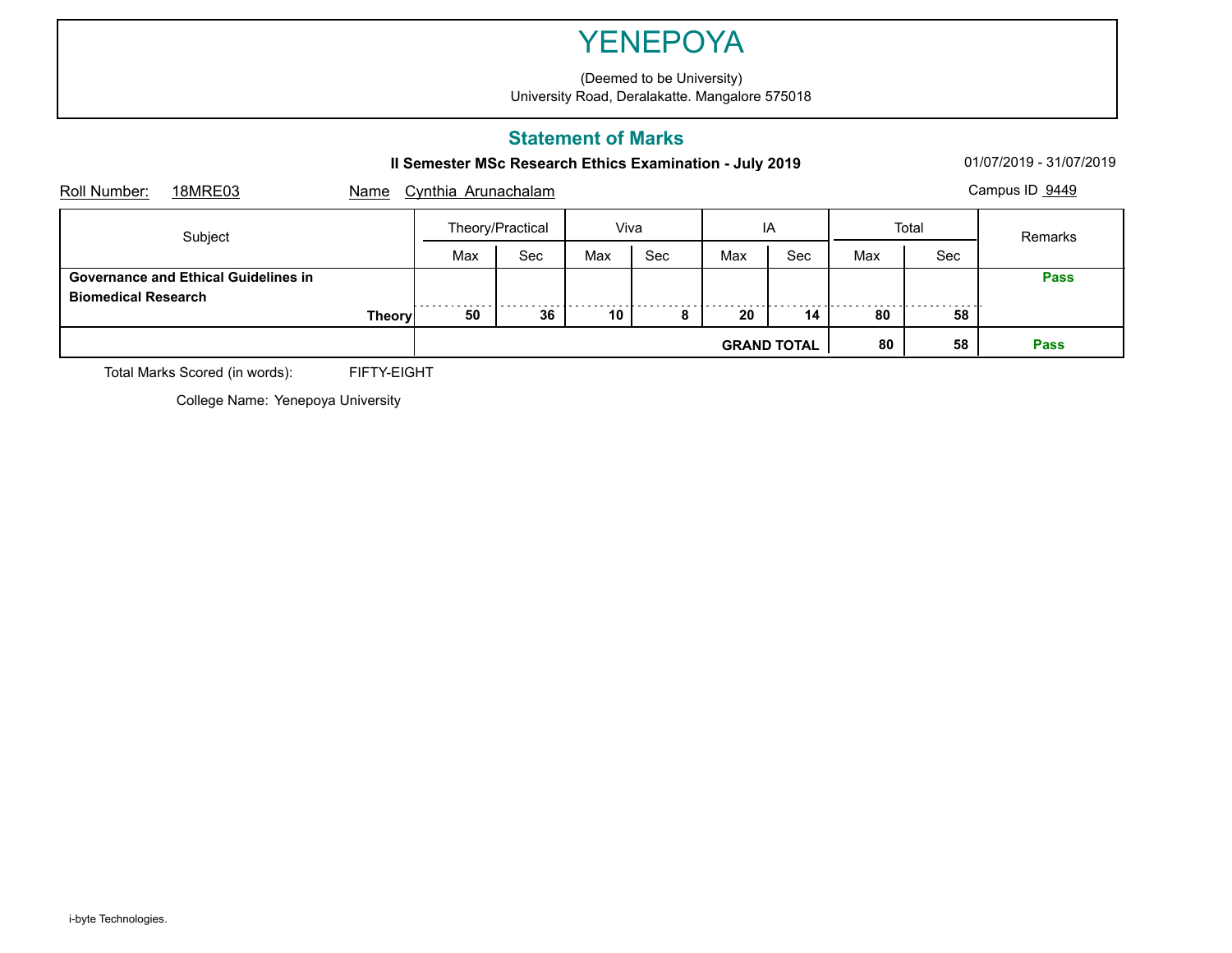(Deemed to be University) University Road, Deralakatte. Mangalore 575018

## **Statement of Marks**

**II Semester MSc Research Ethics Examination - July 2019** 01/07/2019 - 01/07/2019 - 31/07/2019

| Name |     |                                   |     |      |     |     |                    |            | Campus ID 9450 |
|------|-----|-----------------------------------|-----|------|-----|-----|--------------------|------------|----------------|
|      |     | Theory/Practical                  |     | Viva |     | IA  |                    |            | Remarks        |
|      | Max | Sec                               | Max | Sec  | Max | Sec | Max                | <b>Sec</b> |                |
|      |     |                                   |     |      |     |     |                    |            | <b>Pass</b>    |
|      | 50  | 29                                | 10  | 6    | 20  | 14  | 80                 | 49         |                |
|      |     |                                   |     |      |     |     | 80                 | 49         | <b>Pass</b>    |
|      |     | <u>Lavanya R</u><br><b>Theory</b> |     |      |     |     | <b>GRAND TOTAL</b> |            | Total          |

Total Marks Scored (in words): FORTY-NINE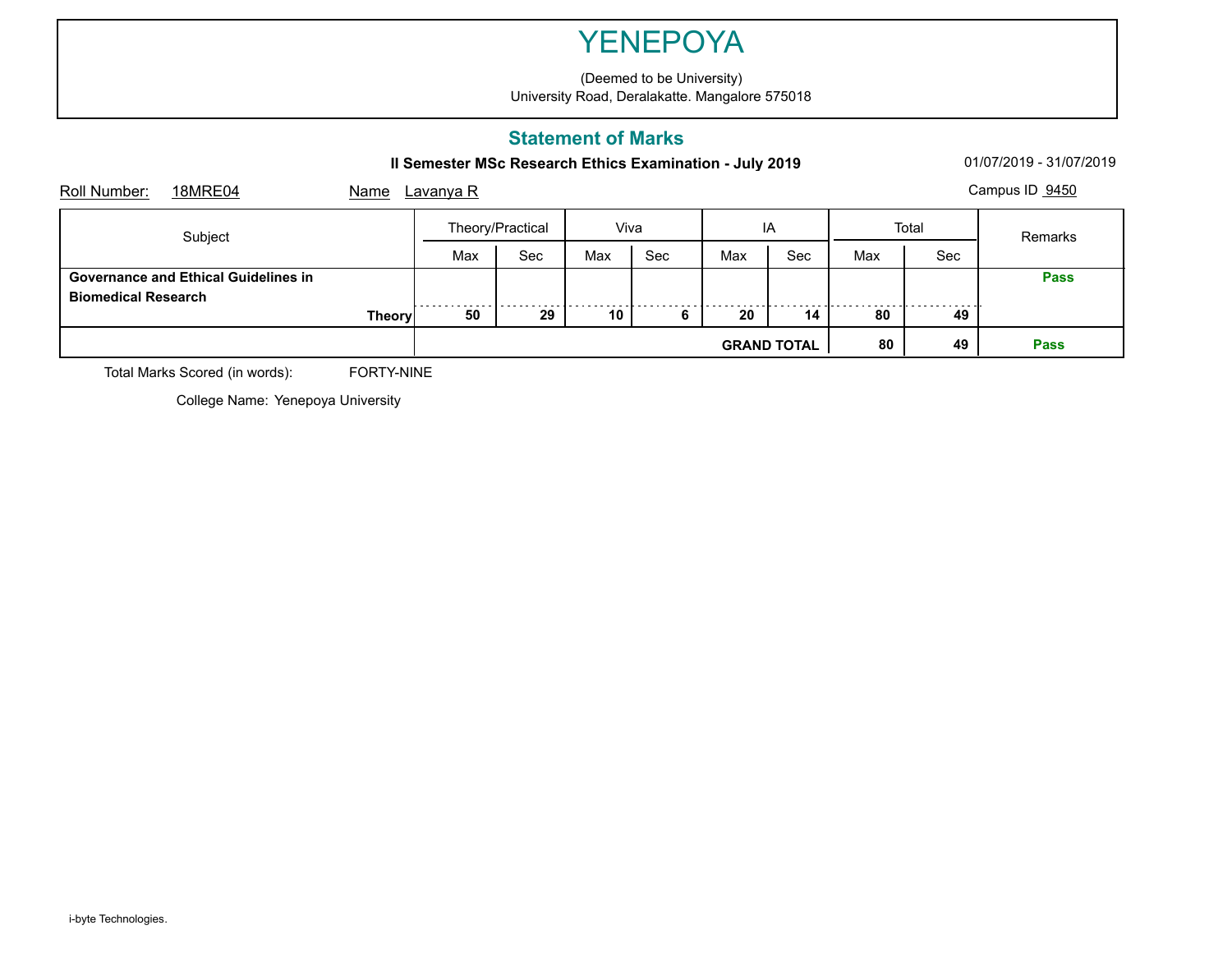(Deemed to be University) University Road, Deralakatte. Mangalore 575018

## **Statement of Marks**

**II Semester MSc Research Ethics Examination - July 2019** 01/07/2019 - 01/07/2019 - 31/07/2019

| Roll Number:               | 18MRE05                                     | Name          |                  | Campus ID 9451<br>Mohammad Salik Mohd Rafi Ansari |      |     |                    |     |       |             |             |  |  |
|----------------------------|---------------------------------------------|---------------|------------------|---------------------------------------------------|------|-----|--------------------|-----|-------|-------------|-------------|--|--|
| Subject                    |                                             |               | Theory/Practical |                                                   | Viva |     | IA                 |     | Total |             | Remarks     |  |  |
|                            |                                             |               | Max              | Sec                                               | Max  | Sec | Max                | Sec | Max   | Sec         |             |  |  |
| <b>Biomedical Research</b> | <b>Governance and Ethical Guidelines in</b> |               |                  |                                                   |      |     |                    |     |       |             | <b>Pass</b> |  |  |
|                            |                                             | <b>Theory</b> | 50               | 37                                                | 10   |     | 20                 | 15  | 80    | 60          |             |  |  |
|                            |                                             |               |                  |                                                   |      |     | <b>GRAND TOTAL</b> | 80  | 60    | <b>Pass</b> |             |  |  |

Total Marks Scored (in words): SIXTY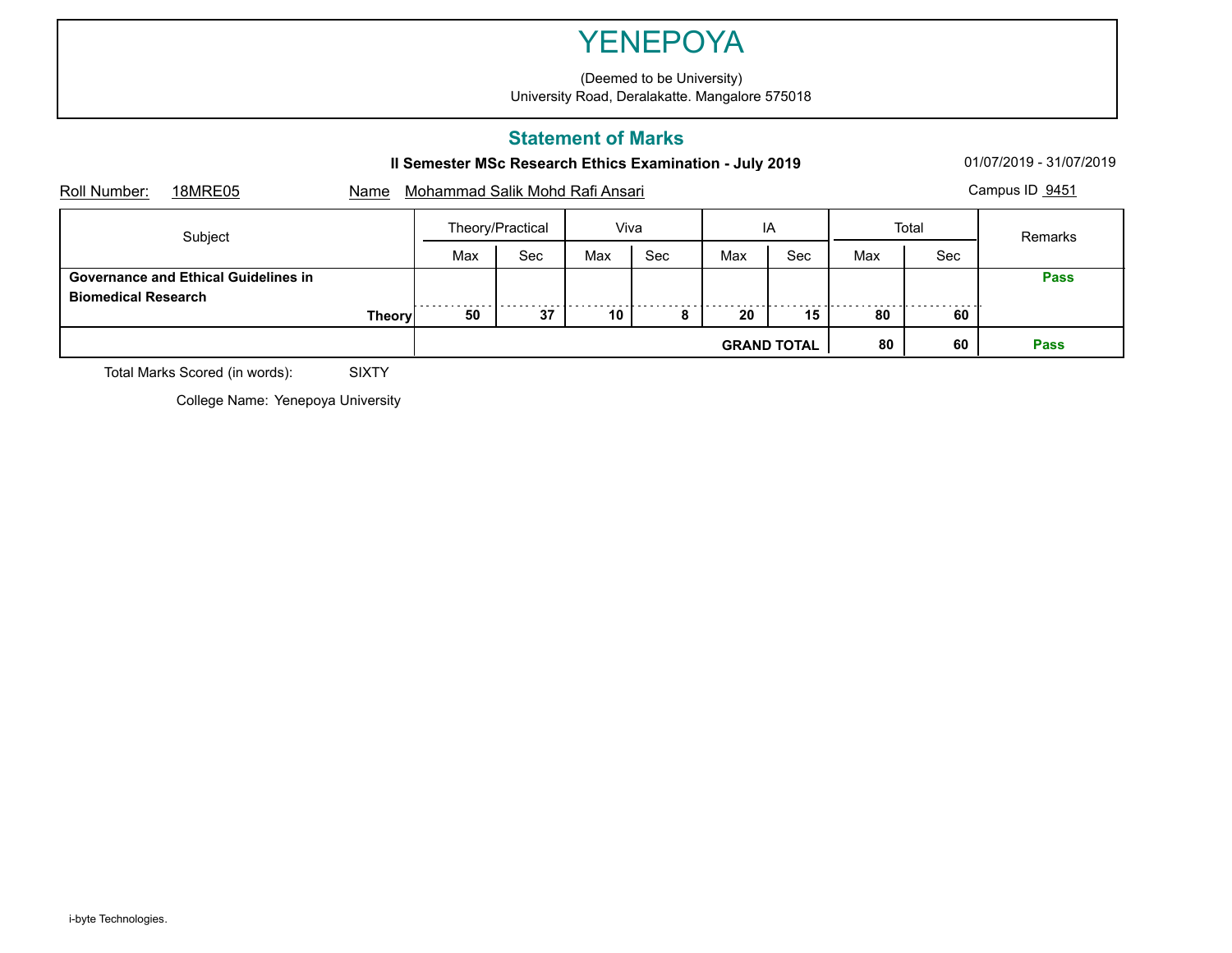(Deemed to be University) University Road, Deralakatte. Mangalore 575018

## **Statement of Marks**

**II Semester MSc Research Ethics Examination - July 2019** 01/07/2019 - 01/07/2019 - 31/07/2019

| Name |     |                  |             |      |     |     |                    |     | Campus ID 9452 |
|------|-----|------------------|-------------|------|-----|-----|--------------------|-----|----------------|
|      |     | Theory/Practical |             | Viva |     | ΙA  |                    |     | Remarks        |
|      | Max | Sec              | Max         | Sec  | Max | Sec | Max                | Sec |                |
|      |     |                  |             |      |     |     |                    |     | <b>Pass</b>    |
|      | 50  | 29               | 10          | 6    | 20  | 12  | 80                 | 47  |                |
|      |     |                  |             |      |     |     | 80                 | 47  | <b>Pass</b>    |
|      |     | <b>Theory</b>    | Rashmi Rani |      |     |     | <b>GRAND TOTAL</b> |     | Total          |

Total Marks Scored (in words): FORTY-SEVEN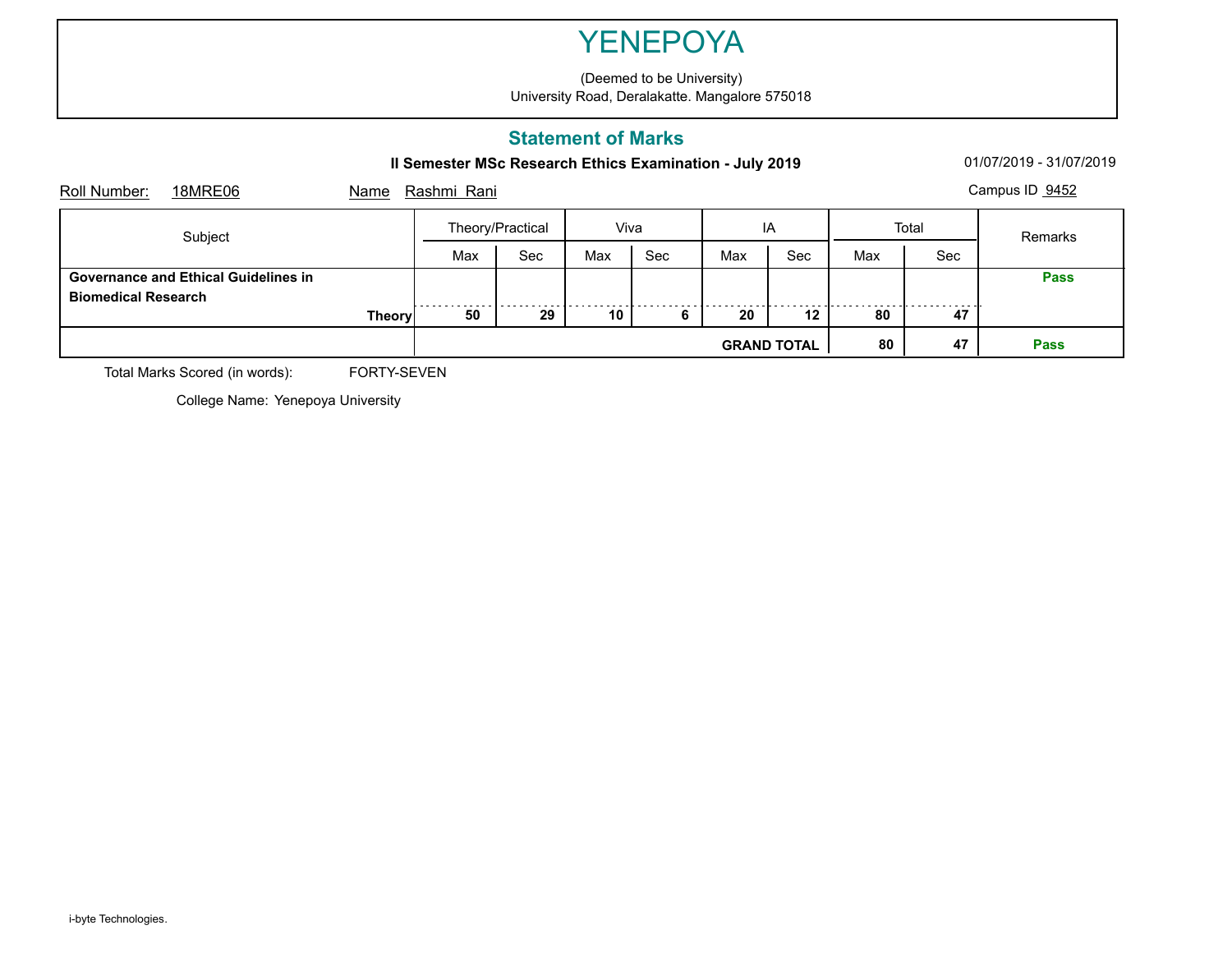(Deemed to be University) University Road, Deralakatte. Mangalore 575018

## **Statement of Marks**

**II Semester MSc Research Ethics Examination - July 2019** 01/07/2019 - 01/07/2019 - 31/07/2019

| 18MRE10                                                                   | Name    |     | Campus ID 9456     |                  |                          |     |     |                    |     |             |  |  |
|---------------------------------------------------------------------------|---------|-----|--------------------|------------------|--------------------------|-----|-----|--------------------|-----|-------------|--|--|
|                                                                           |         |     |                    | Viva             |                          | IA  |     | Total              |     | Remarks     |  |  |
|                                                                           |         | Max | Sec                | Max              | Sec                      | Max | Sec | Max                | Sec |             |  |  |
| <b>Governance and Ethical Guidelines in</b><br><b>Biomedical Research</b> |         |     |                    |                  |                          |     |     |                    |     | <b>Pass</b> |  |  |
|                                                                           |         | 50  | 34                 | 10               | 6                        | 20  | 14  | 80                 | 54  |             |  |  |
|                                                                           |         |     |                    |                  |                          |     |     | 80                 | 54  | <b>Pass</b> |  |  |
|                                                                           | Subject |     | .<br><b>Theory</b> | Theory/Practical | Shridevi Madvesh Kalkoti |     |     | <b>GRAND TOTAL</b> |     |             |  |  |

Total Marks Scored (in words): FIFTY-FOUR